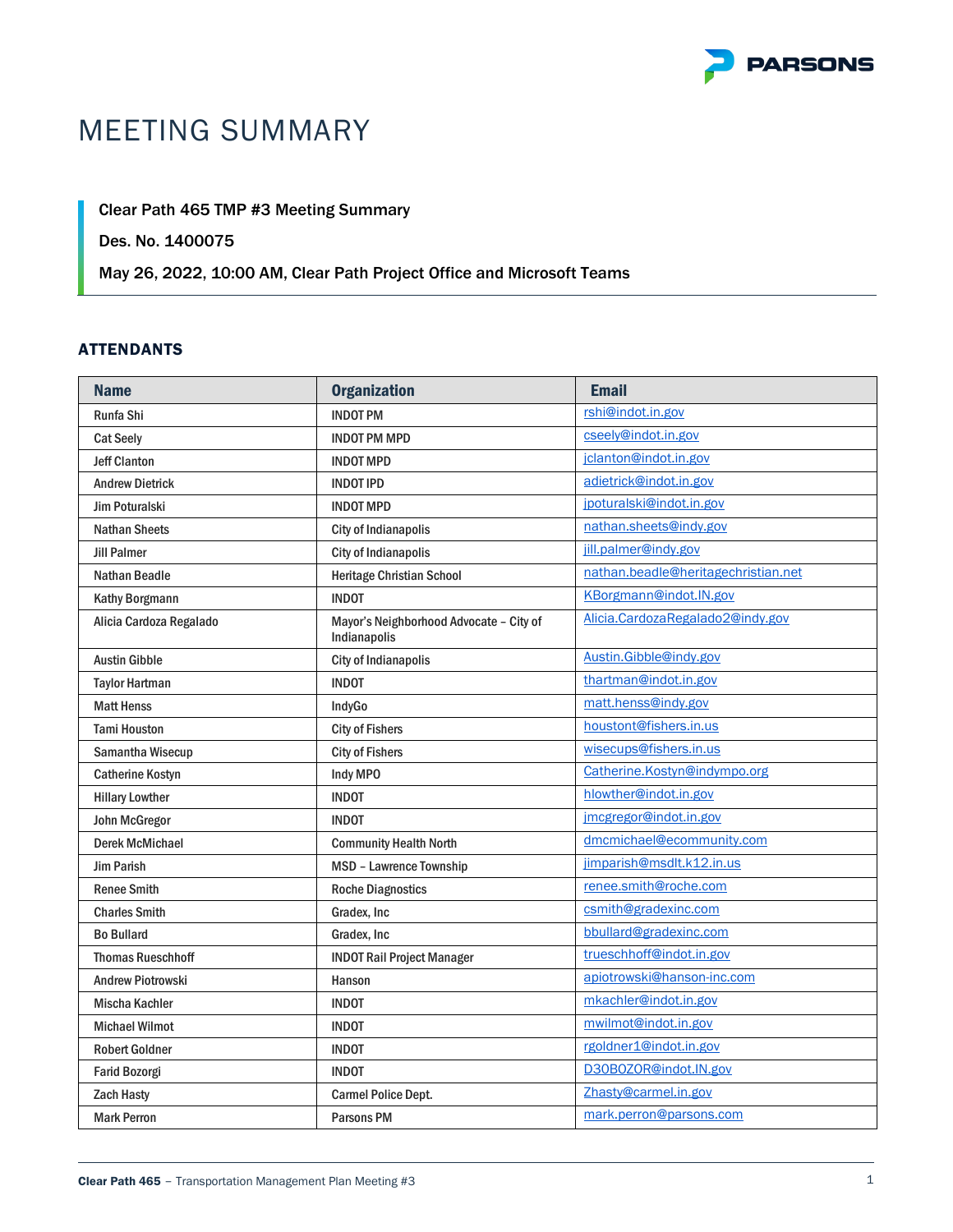

| <b>Carl Chaifetz</b>      | Parsons                          | Carl.Chaifetz@parsons.com      |
|---------------------------|----------------------------------|--------------------------------|
| <b>Craig Moore</b>        | Parsons                          | Craig.Moore@parsons.com        |
| David Adams               | <b>Parsons</b>                   | David.J.Adams@parsons.com      |
| Alexander Lee             | <b>Parsons Principal Planner</b> | alexander.lee@parsons.com      |
| <b>Mindy Peterson</b>     | Parsons                          | Mindy.Peterson@parsons.com     |
| <b>Michelle Greene</b>    | <b>Parsons</b>                   | Michelle.Greene@parsons.com    |
| <b>Cedric Diefenbaugh</b> | <b>Parsons Planner</b>           | cedric.diefenbaugh@parsons.com |
| Will Wingfield            | <b>C2 Communications</b>         | will@c2strategic.com           |
| <b>Collin Merkel</b>      | <b>C2 Communications</b>         | cmerkel@c2strategic.com        |

#### MEETING SUMMARY

#### Meeting Started – 10:00 AM

Welcome and introductions (Alex Lee)

#### Meeting Agenda:

- 1. Project Overview
- 2. Contract 1 Project Status
- 3. Contract 2 TMP

#### Role of TMP Meeting (Alex Lee)

- Provide input throughout the planning and design of a major project transportation strategy
- Serves as a sounding board for maintenance of traffic approach
- Facilitates collaborative problem solving, discussion of specific issues
- Each person provides a different take

#### Project Overview

Alex Lee - Reconstructing 465 from White River to Fall Creek, Binford Boulevard, and the main interchange I-69 interchange up to 86<sup>th</sup> Street. But the overall to improve safety and reduce the collisions that have been occurring in the corridor.

# Project Area

Overall project area has been broken up into two separate project areas. I-465 from White River to the west down to the Fall Creek area, I-69/Binford Boulevard from south of 75th Street up into the main interchange, and I-69 up to 86th Street.

# Two Contracts for Clear Path 465

One challenge will be the overlap of both contracts 1 and 2 in the years of 2023 and 2024.

- Contract 1: I-465 from White River to Fall Creek except I-69 interchange.
	- $\circ$  Contract 1 was started this year and is anticipated to finish in the middle of 2024.
- Contract 2: I-69/Binford Boulevard including 82nd Street, 7th Street and I-465.
	- $\circ$  Most of Contract 2 will be completed by the end of 2025 with some work in early 2026.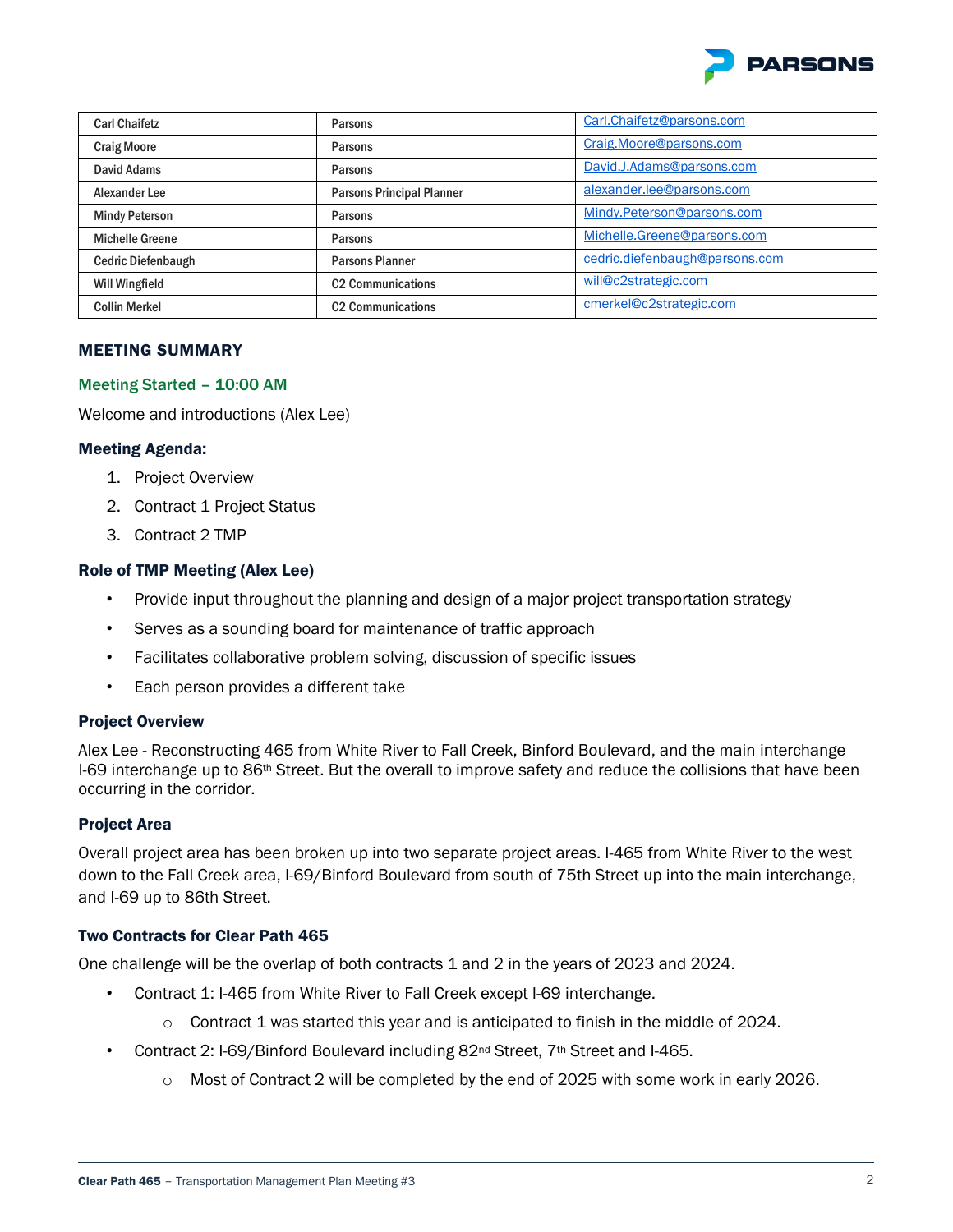

#### Contract #1 Project Status Update

- Rebuild and add lanes to I-465
- Widen I-465 bridge over 71st Street
	- $\circ$  71<sup>st</sup> Street is currently closed so the contractor can widen I-465, regrade, and physically lower 71st Street and the multi-use trail underneath.
- Realign Castleton Road
- I-465 ramp connections at Allisonville Road
- Thin bridge deck overlay on Allisonville Road over I-465

#### Contract #1 Project Team

INDOT, Parsons, E&B Paving, Reith-Riley, GradeX

#### Ramp Closures (Long Term)

- Allisonville Road on-ramp to eastbound I-465
- Northbound Binford Blvd. on-ramp (loop ramp) to westbound I-465
- 56th Street/Shadeland Avenue on-ramp to northbound I-465
	- o Shadeland Avenue access will be maintained

#### Short-Term Closure

#### Allisonville Road bridge over I-465

- One-time closure, currently planned on June 26th from 9 pm Sunday to 6 am Friday
- 60, 14, and 3-day advance notice
- Parsons will be doing outreach to major businesses around the Castleton area after Memorial Day.

#### Long-Term Closure

# East 71st St. and Trail

- Road and Trail closed on March 28 Trail and re-opened on May 2nd
- Trail may close a total of 365 days/1 year (Open by August 2024)
- Still working through the closure and the contractors means and methods in order to limit the number of days closed
- One week notice for trail and four weeks' notice for the road

Austin Gibble: What are the detour plans for the trail? Will there be a traffic-separated detour for bicyclists and pedestrians?

Alex Lee: Still working with the contractor for the means and methods, still don't have a final answer. Trail is still closed for pedestrian safety but we are still working through this.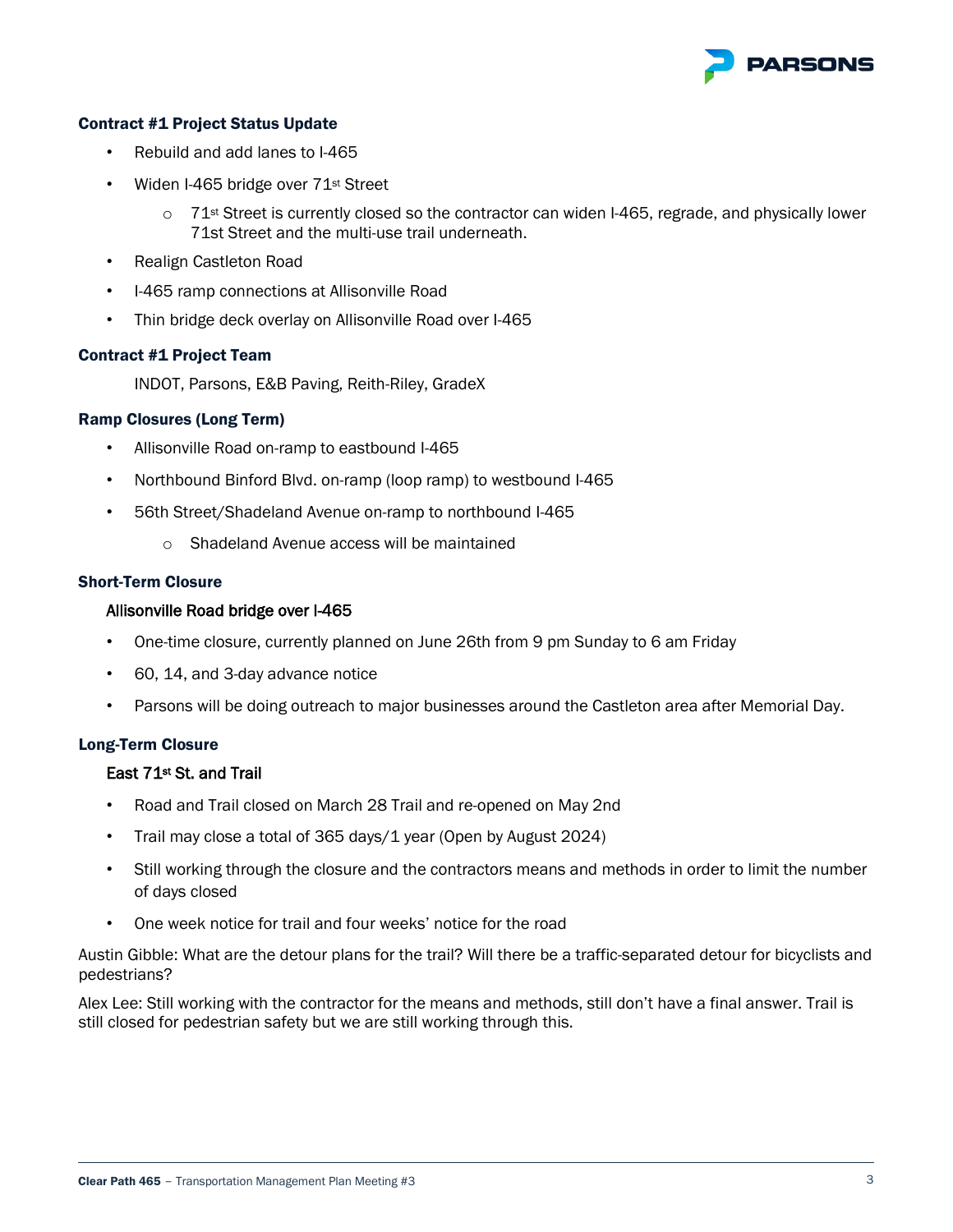

# Temporary Ramp

#### SB I-69 to WB I-465 Ramp

This is a temporary ramp from southbound I-69 to westbound I-465. The temporary ramp is almost complete. The contractors want to switch traffic during the next phase change. The communications team will be handling the messaging for the traffic switch because it is a major Interstate to Interstate switch.

- New SB I-69 to WB I-465 ramp is over existing
- No Suitable Detour
- Temporary 2-Lane System Ramp in-lieu of Part-Width Construction
- New SB I-69 Traffic Pattern

Katherine Smutzer: Is the temporary ramp going to be completely open in that gore area for people? Will there be advanced notice, warning, and space for folks?

Alex Lee: I don't have the detailed plans of what the signs are, but we can get that to you.

#### Long-Term Closures

#### Northbound Binford Blvd. on-ramp (loop ramp) to westbound I-465

- The contractor has to widen the footprint of the bridge structure
- Four weeks notice
- Expected to extend beyond end of Contract 1 (late 2023) into Contract 2

#### 56th Street/Shadeland Avenue on-ramp to northbound I-465

- Contractor may close up to 29 months/2.5 years
- Four weeks notice
- Northbound I-465 exit ramp to 56th Street and Shadeland Avenue remains open
- 56th Street access to northbound Shadeland Avenue remains open

#### EB I-465 On-Ramp from Allisonville Road Closure

The contractor did a lane switch last weekend and there are now two through movements through the interchange. Now it's a dedicated Binford Boulevard to I-69 northbound movement.

- Continuous 24/7 Closure
- Emergency vehicle access will be maintained
- Closure starting on or after March 15, 2022
- Must be open by August 5, 2024
- 28-Day Advance Notice Required

Catherine Kostyn: Will you share this presentation?

Mark: Yes, the presentation will be sent out today or tomorrow.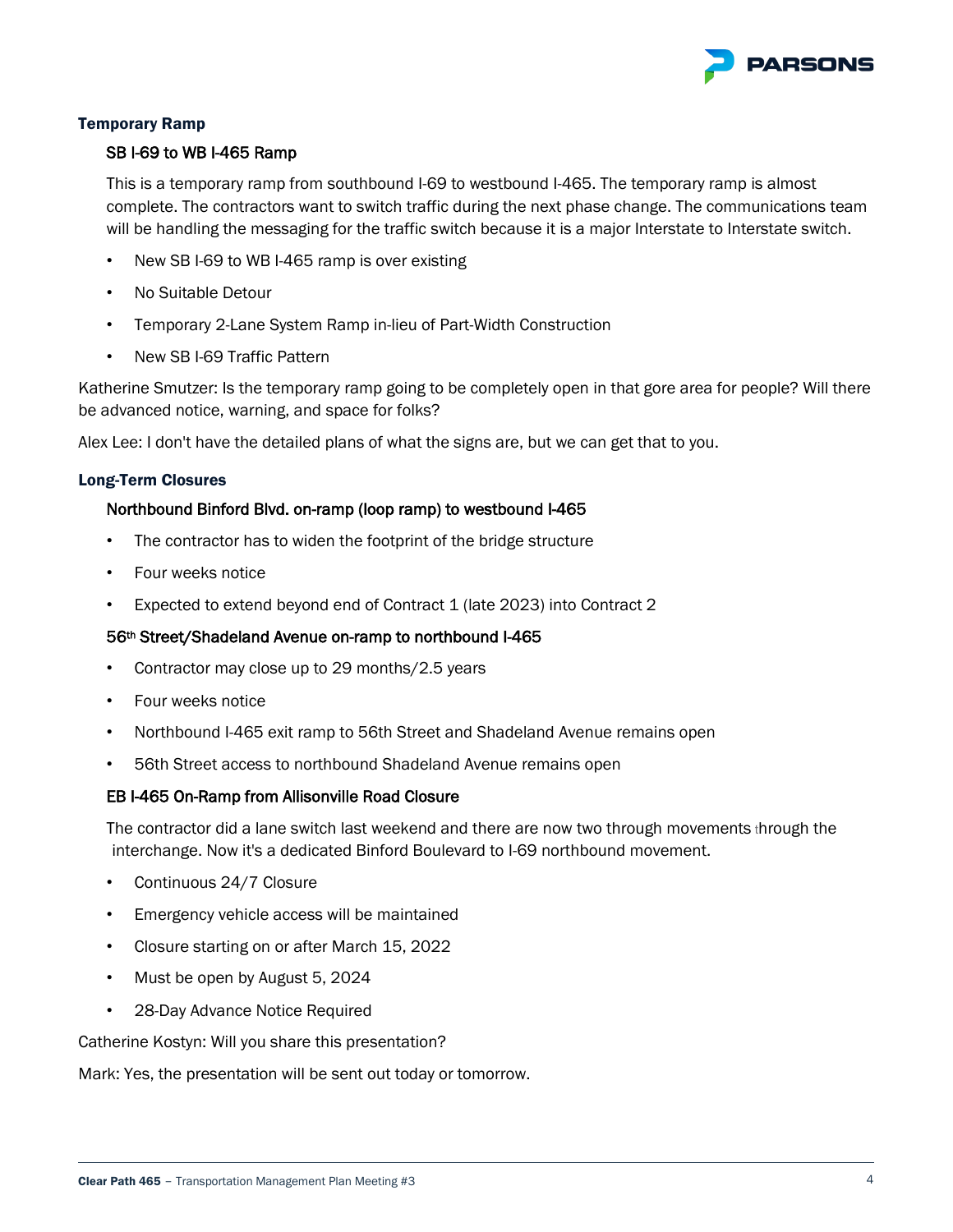

# Traffic Pattern Change

# SB I-69 On-Ramp from 82<sup>nd</sup> Street Closure during Allowable I-69 Traffic Pattern Change Hours

- Complete Closure is allowed
- Shall maintain emergency vehicle access
- 14-Day Advance Notice Required

# I-465 MOT Phase Changes

# Closure of NB I-465 on-ramp from Pendleton Pike during allowable I-465 phase change hours

- Complete Closure is allowed
- Shall maintain emergency vehicle access
- 7-Day Advance Notice Required
- Up to 8 occurrences (weekends)

# I-465 Phase Changes

# Keystone Avenue on-ramps to eastbound I-465

- Closed up to 8 weekends
- One week notice

# Contra-Flow Lane Design

- Maintain existing number of lanes
- Move left lane of NB/WB I-465 across median
- 11-ft lane, 7-ft shoulder (Wider than Min.)
- No trucks allowed
- No exit to NB I-69 or Allisonville Road

# Contract #2 TMP (Mark Perron)

There will be 14 new bridges with a lot of offline work. A lot of the prep work has already been done, you've probably already seen a lot of demo work and site preparation. We've got some utility work that will continue through the summer, into early next year. One of the big goals is to separate Interstate and local traffic. When we start building the initial collector distributor (CD) roads offline, we're going to use those for MOT, but that will eventually carry the local traffic and the separation will occur.

# Contract #2 Projected Timeline

- Letting: Late 2022
- Restrictions begin: Early 2023
- Overlaps with Contract 1 in 2023 and part of 2024
- Open to traffic: End of 2025
- Finishing touches: 2026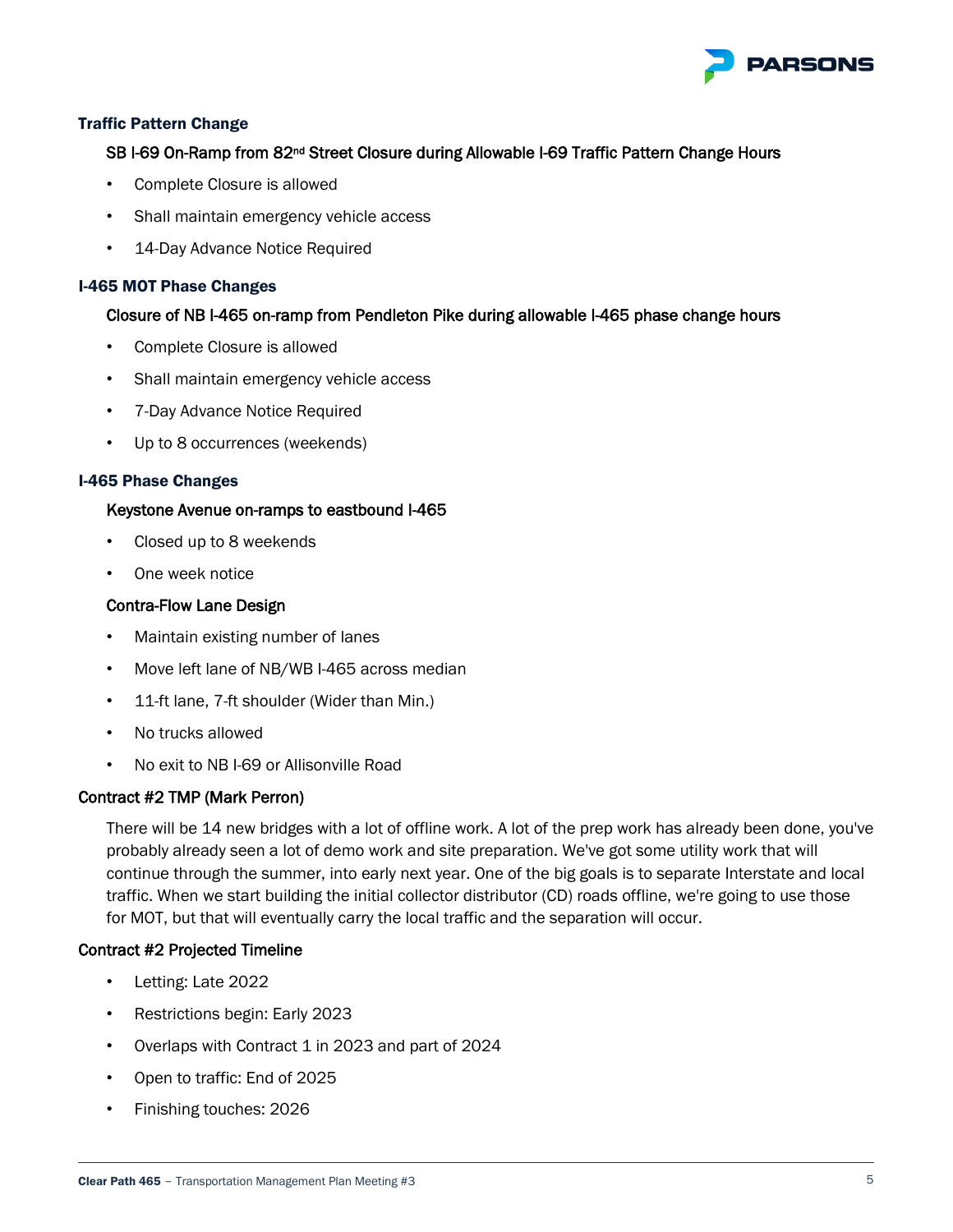

# Maintenance of Traffic (Mark Perron)

The phase one piece is going to be a lot of the offline work of I-69 because we've got the different contractors and the different contracts. The tri-venture under contract #1 is going to have control of 465 until their contract is complete. We can't have two contractors in that same area with overlap work. So that being said when we start the second contract, we're going start farther up the corridor up by I-69. Start building some of the offline CD roads and some of the bridges that we can. The ramps at 82<sup>nd</sup> Street are slated to start early. During phase two, the rest of southbound I-69 will be built. The last group of phases are back in the I-465 area. We will then do the southbound and northbound lanes with the southbound 69 to westbound 465 ramp (proposed ramp). Then the southbound I-69 to Binford Blvd (temporary ramp). Phase four will include the interchange of I-465 and Binford Blvd (loop ramp), reconnect the northbound to westbound as well as the new northbound to northbound ramp. During phase five, work will start for building our main line lanes and then the southbound Binford Blvd. During phase six we're going to start on the westbound and shift 465 offline through the interchange but finish the eastbound 465 to 82nd Street Loop ramp. Phase 7 to 8 is where we finish Binford and build the eastbound 465 to northbound 69 ramp.

# Traffic Diversion – Forecasts during Construction (Craig Moore)

- Requested Indy MPO to perform regional travel demand model runs
- Model runs for each major MOT Phase by AM and PM peak periods (3-hour)
- Compared MOT Phases to base conditions to get the change in traffic and create these difference plots
- Converted peak-period volumes to peak-hour volumes

# Northbound Ramps at 82nd Street

# MOT Phase 1

- I-69 NB travel lanes remain open
- Exit from NB Binford Blvd. at 82nd St. closed
- Exit from EB/NB I-465 at 82nd St. closed
- Construction occurs to the outside
- **Emergency Vehicle**

# MOT Phases 2-6

- NB I-69 travel lanes remain open
- No Exit from EB I-465/NB Binford Blvd. to 82nd St.
- Exit from NB I-465 at 82nd St. is open
- 82nd Street Entrance Ramp to NB I-69 is opens
- Construction occurs on the inside portion of NB I-69
- **Emergency Vehicle Access**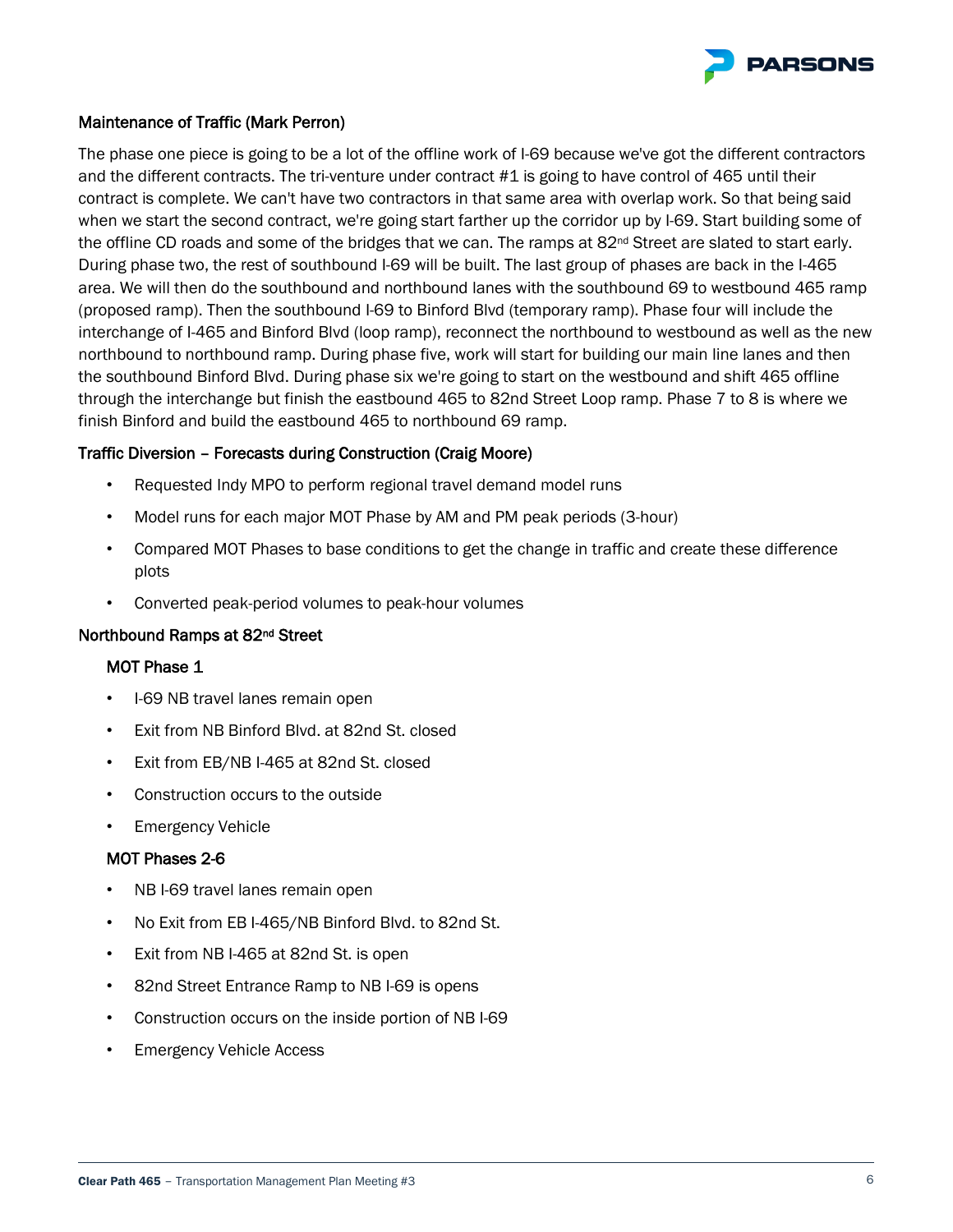

# Southbound Ramps at 82nd Street

# MOT Phase 1

- SB I-69 travel lanes remain open
- No Exit from SB I-69 to 82nd St.
- No Entrance from 82nd St. to SB I-69
- Off-Line construction occurs to the outside
- Emergency Vehicle Access

Tami Houston: Do you have timings on when and how long each of these phases will last?

Mark: I guess it depends on where we end up sequencing things. Right now, phase one, two, and three are big with a lot of the bridge work. Up 69, I think we've got seven or nine other bridges. The two phases where we build eastbound and westbound 465 are also very big. We don't have final durations on it yet. Those time sets will be developed in conjunction with INDOT and the project team this summer.

# MOT Phase 2

- SB I-69 travel lanes remain open
- Exit from SB I-69 to 82nd St. is open
- Entrance from 82ndSt. to SB I-69 is open but no access to WB I-465 or SB Binford Blvd.
- Off-line construction occurs to the outside
- Emergency Vehicle Access

# I-465/I-69 Interchange Ramp Closures

# MOT Phases 1-8

- NB Binford Blvd. to WB I-465 Loop Ramp (closure continues from Contract #1)
- EB I-465 to SB Binford Blvd. (during summer months)
- Emergency Vehicle Access

# 82nd Street Interchange

# MOT Phases 7-8

- Split Ramp at 82nd
- To I-69 SB/ I-465 WB/I-465 SB
- To SB Binford Blvd.

# Other TMP Topics

- 82nd Street Lane Closures (1-lane in each direction) to construct bridges, retaining walls, signals, sidewalk, etc.
- Maintain pedestrian access along 82nd Street on one side (either north side or south side)
- Adjacent Project (DPW, Fishers)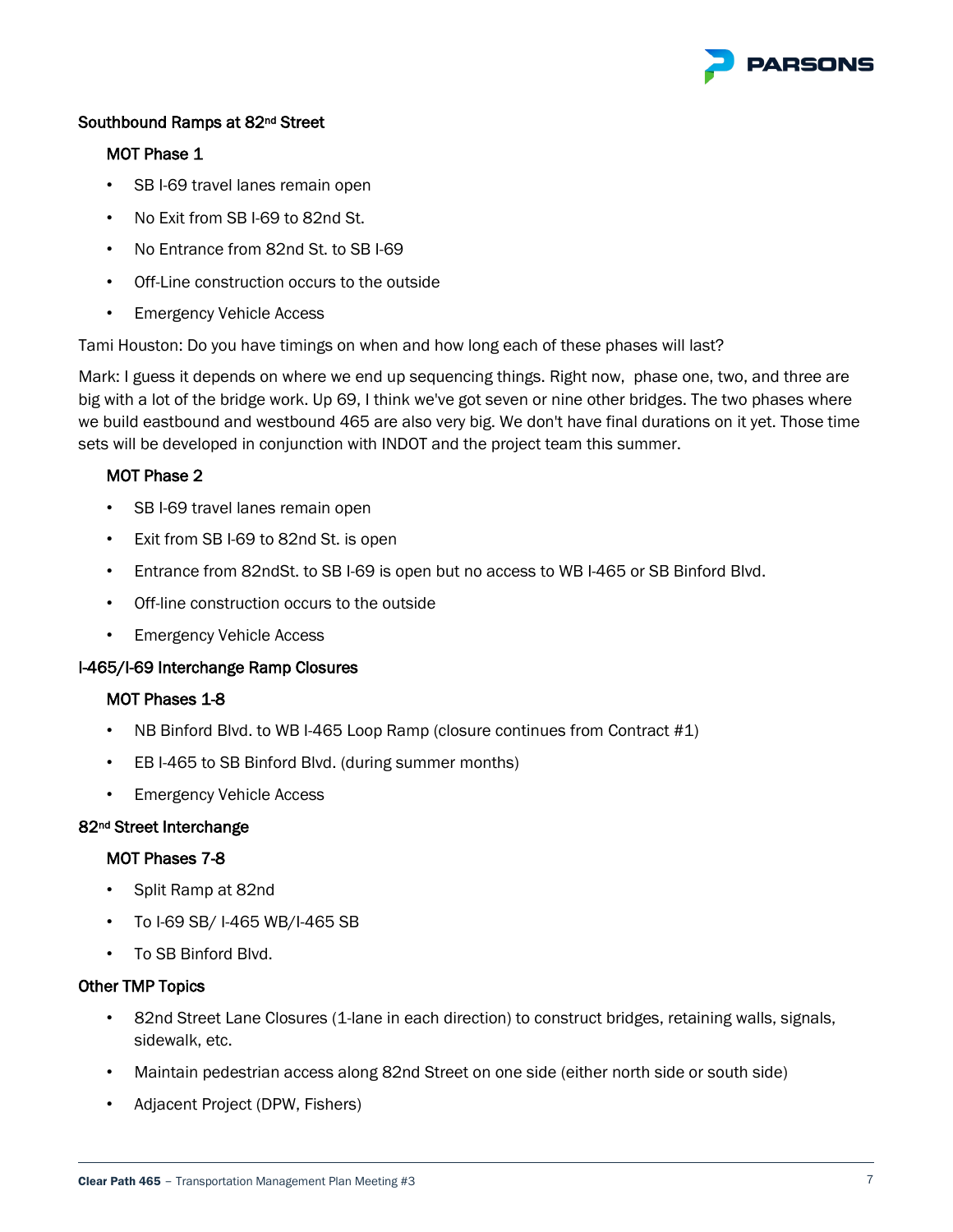

- MOT Phase Changes (Close ramps at 82nd Street / 96th Street / I-465 interchange
- Binford Blvd. / 75th Street intersection construction split signal phasing
- Emergency Vehicle Access

# Q&A:

Jill Palmer: 82nd St pedestrian access one side only - make sure there is a signalized crossing with ped heads at each end of the one side sidewalk closure.

Mark: Those signals are being modified and will be accommodated

Austin Gibble: What kind of coordination has been conducted with IndyGo? Has transit been considered as an MOT management strategy?

Mark: We have been coordinating with INDYGO

Mark: Looking for ways to get emergency vehicles through the intersection during the 20 minute closure. Another idea we are thinking through here. Using these parcels, parcel 7 (Carvana) and parcel 6 (Hotel), as some sort of access for emergency vehicles because emergency vehicle access in this area is very important.

John McGregor: suggest planning to deploy LEOs on local streets to facilitate ambulance traffic from 96th Street (or wherever) to get to Community North when setting beams or doing other essential closures that affect hospital access.

Mark: We have worked on projects located next to hospitals and I think all of those strategies are very important.

John McGregor: Do you think this project would same issue? Wasn't 82<sup>nd</sup> St. during peak times should be avoided at all costs.

Mark: Yeah, it's tight up there but we do have a little space down here that we could use. Those are things I think we're still kind of working through in terms of where those lay down areas happen. That is something too we have to consider with the hospitals. It's going to be a coordinated effort.

Nathan Sheets: Beam deliveries are currently being dictated by trucking schedules on the north split project, which means they are closing local roads during peak times. This is exacerbated by the size of the beams and lack of a suitable lay down area. Do you think this project will run into the same issue? Closing 82nd Street during peak times should be avoided at all cost.

Mark: Agreed, it is tight up there. Those are things we are still working through on where those lay down areas happen, the time they occur, etc. It's going to be a coordinated effort.

Austin Gibble: On 82nd Street, what kinds of changes are being made to the exit/entrance ramps for the purpose of pedestrian safety? Strikes with pedestrians in locations with flying rights or wide turning radii are common (We have long-range plans to locate sidewalks or a multi-use path on the north side of 82nd/86th).

Mark: Our plan is to connect that sidewalk on the north side and ultimately there will be sidewalks on both sides. We are still finalizing the signal plans, but there's going be modifications to both of those signals that